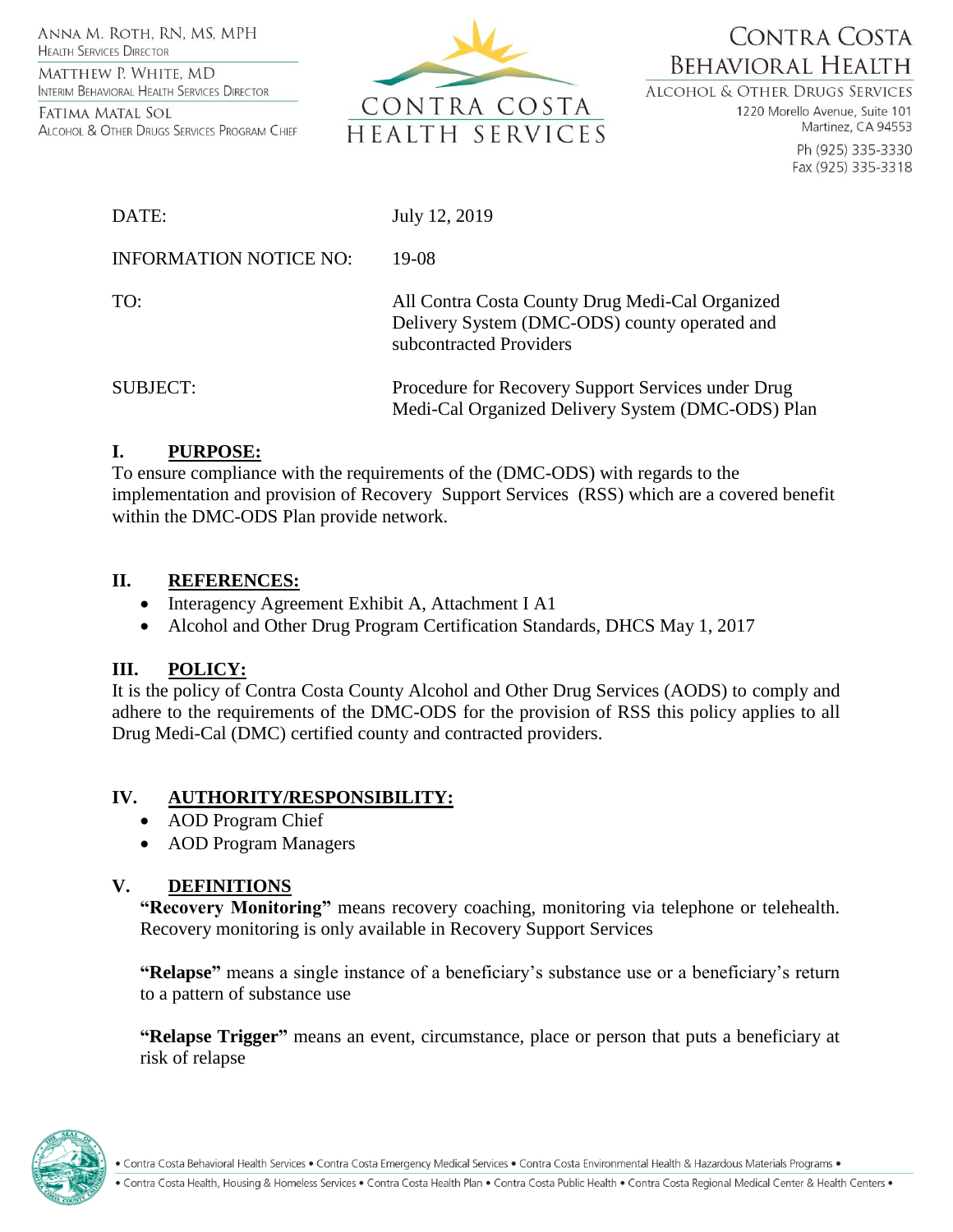**"Remission"**: Early Remission means there has been three (3) months to one (1) year with no presence of DSM-5 criteria symptoms; Sustained Remission means one (1) year or more with no presence of DSM-5 criteria symptoms

## **VI. PROCEDURE:**

1. AODS and DMC providers shall ensure the provision of RSS in accordance with the American Society of Addiction Medicine (ASAM) guidelines, contractual requirements and applicate federal, state and local laws

Recovery Services are important to beneficiaries in the recovery and wellness process, as part of the assessment and treatment needs of Dimension 6- Recovery Environment of the ASAM Criteria. Beneficiaries will be linked to Recovery Services during the transfer/transition process. Recovery Services are designed to emphasize the beneficiary's central role in managing their health, promote the use of effective self-management support strategies, and provide internal and community resources to support ongoing selfmanagement.

- 2. All DMC providers are expected to provide RSS to assist beneficiaries in their recovery process after completion of any course of treatment.
- 3. Providers offering RSS must be Drug Medi-Cal Certified.
- 4. RSS may be provided by staff acting within the scope of their respective practice and competency as follows:
	- a. Licensed Practitioner of the Healing Arts (LPHA)
	- b. AOD certified counselor
	- c. AOD registered counselor

The individual providing RSS must be linked to a DMC facility, and AOD shall have updated information in its provider profile directory.

- 5. The staff offering RSS must have documented evidence of training in Motivational Interviewing (MI), Cognitive Behavioral Therapy (CBT), ASAM
- 6. RSS may be provided through face-to-face, by telephone, by telehealth, (e.g videoconferencing) or in the community.
- 7. When RSS are provided in the community, staff shall adhere to employer's policies for the provision of services in places which may include (but not limited to) the following:
	- a. Schools
	- b. Homeless shelters
	- c. Offices
	- d. Places of employment
	- e. Clinics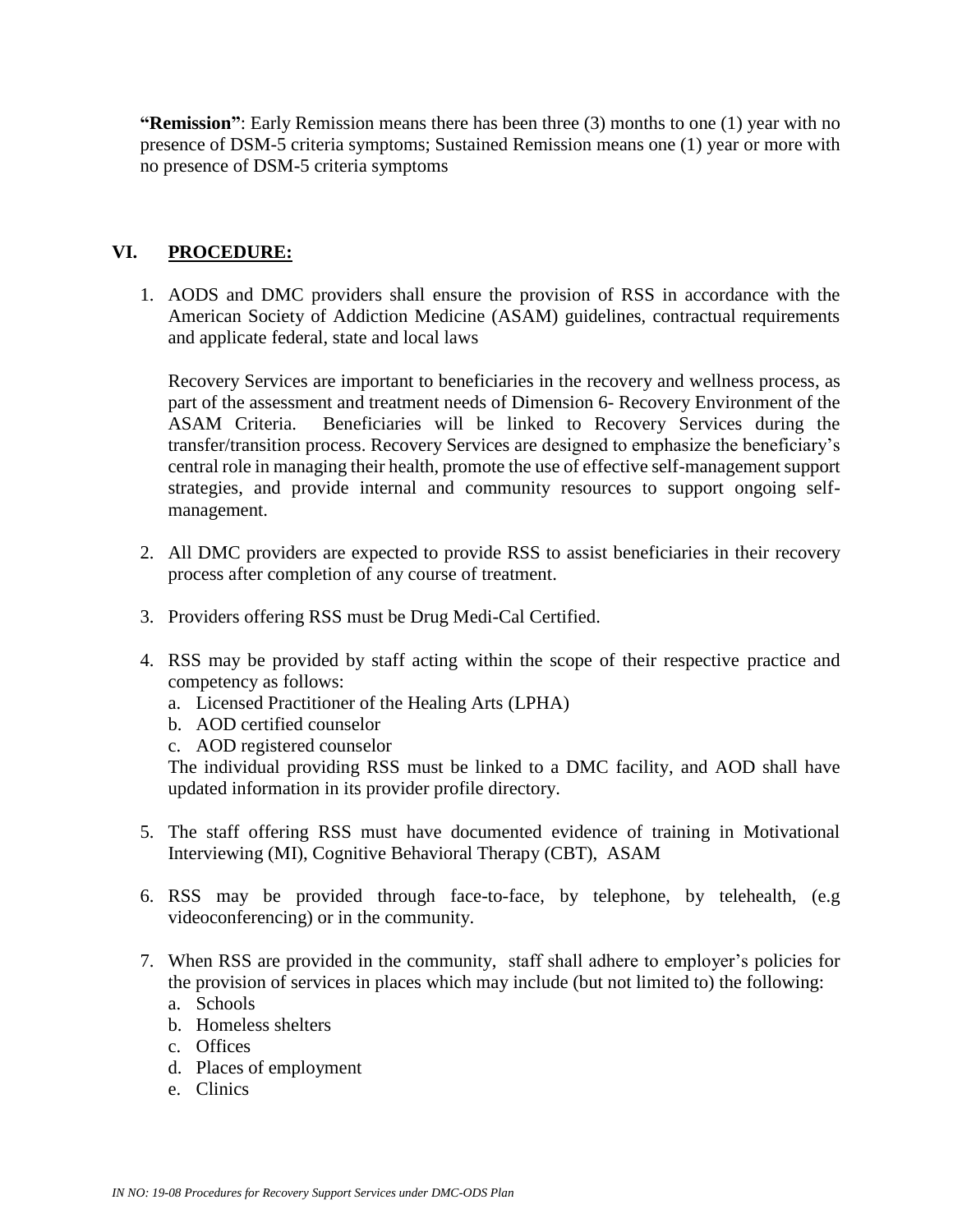### f. Recovery residences

 Providers shall maintain policies and procedures for providing services in the community, document that the services where provided in the community, and ensure that beneficiary confidentiality was protected.

# **A. ELIGIBILITY**

To be eligible providers offering RSS shall ensure that the following criteria is met by adult and adolescent beneficiaries:

- 1. Be enrolled in Medi-Cal
- 2. Contra Costa resident
- 3. Have completed a course of Substance Use Disorder (SUD) treatment
- 4. Meet medical necessity criteria
- 5. Clients receiving ongoing Medication Assisted Treatment (MAT) through a Narcotic Treatment Program (NTP) are not eligible. Conversely, beneficiaries receiving MAT in non-NTP programs are eligible.

Meet ASAM criteria:

- a. The client must have been previously diagnosed with a substance related and addictive disorder in the DSM-5
- b. The client must currently be in a state of "remission," due to the chronic nature of SUD, with a corresponding and valid ICD-10 diagnosis code for remission;
- c. RSS shall be utilized when beneficiaries are triggered, have relapsed, or simply as a preventative measure to prevent relapse;
- d. RSS are consistent with the prior diagnosis, treatment of the condition, and the standards of good medical practices;
- e. RSS may be provided during the transfer/transition planning process
- f. Recovery services are required for reasons other than convenience. It is not anticipated that all DMC-ODS client will need RSS. Only those beneficiaries whose recovery will be jeopardized without recovery services and who are motivated to be engaged in such services shall be provided with those services.

## **B. DOCUMENTATION**

RSS shall be provided in the context of an individualized client plan that includes specific goals. This may include the plan for ongoing recovery and relapse prevention that was developed during discharge planning when treatment was completed.

Activities shall be documented in the Recovery Support Services Plan form, utilizing the appropriate service codes corresponding to Recovery Support Services.

## **C. MONITORING AND AUDITING**

AODS will monitor compliance on annual basis during onsite monitoring reviews, annual reports, Sharecare reports and DMC claims. Providers found to be non-compliant will be provided technical assistance and are required to complete and submit a Corrective Action Plan, as applicable